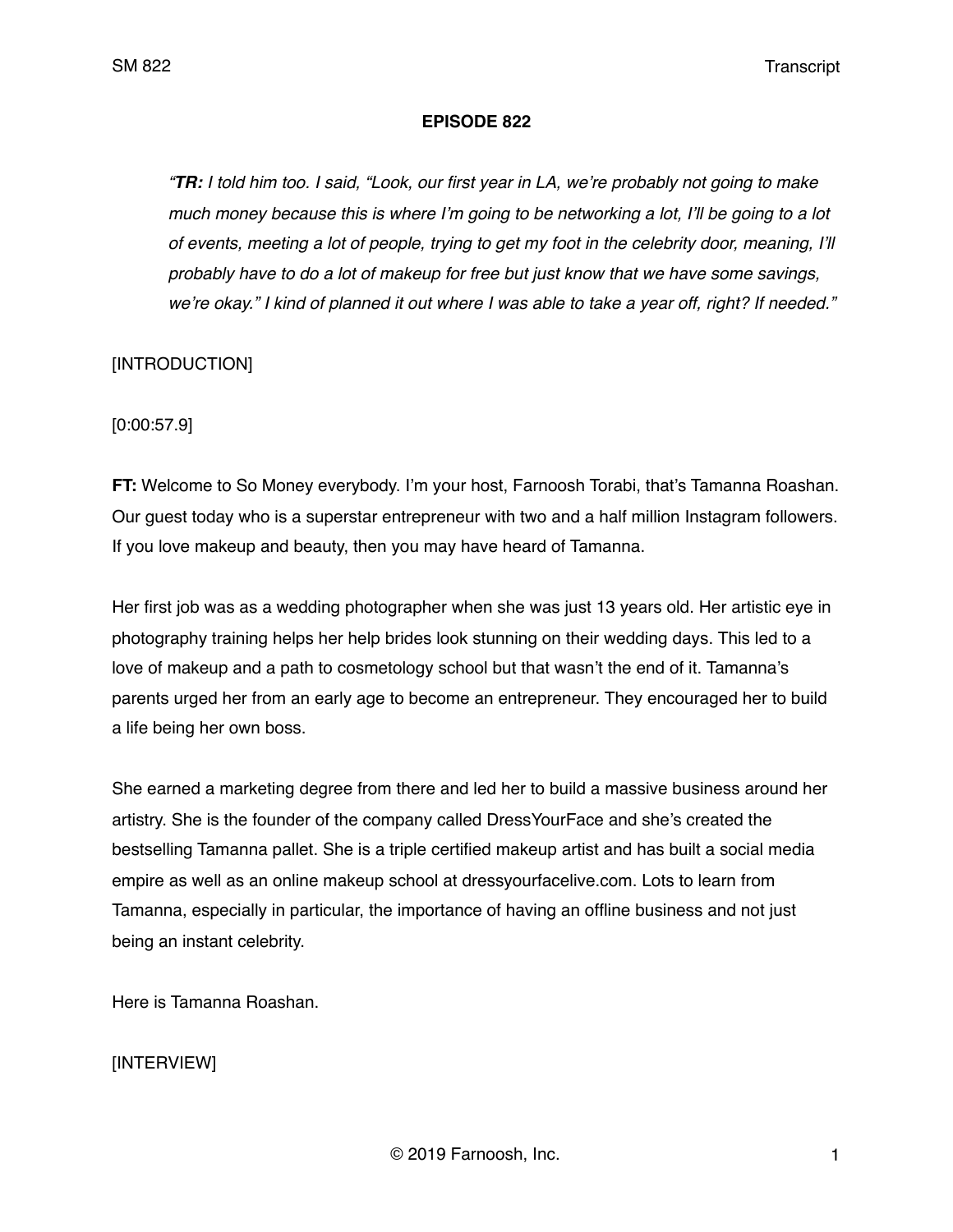[0:02:09.7]

**FT:** Tamanna Roashan, welcome to So Money.

[0:02:13.1]

**TR:** Hi, thank you for having me.

[0:02:15.6]

**FT:** It's such a privilege to connect, we were connected by a listener of So Money, Mary Grace, who is an entrepreneur and she's been on this podcast, she was very kind to connect us because I think she just thought we would get along, I'm super impressed with your body of work and also I know you're part Middle Eastern, part South Asian, I just think that we have some overlap and probably the least the way we were raised. I know your parents were a big influence in your life.

[0:02:51.3]

**TR:** Huge.

[0:02:52.5]

**FT:** For people who are listening and may not be familiar with Tamanna's work, you have probably seen her work on Instagram, she has two and a half million followers @dressyourface. Which is a community that you started. How many years ago now?

[0:03:15.5]

**TR:** It's been around since like the Myspace days.

[0:03:18.4]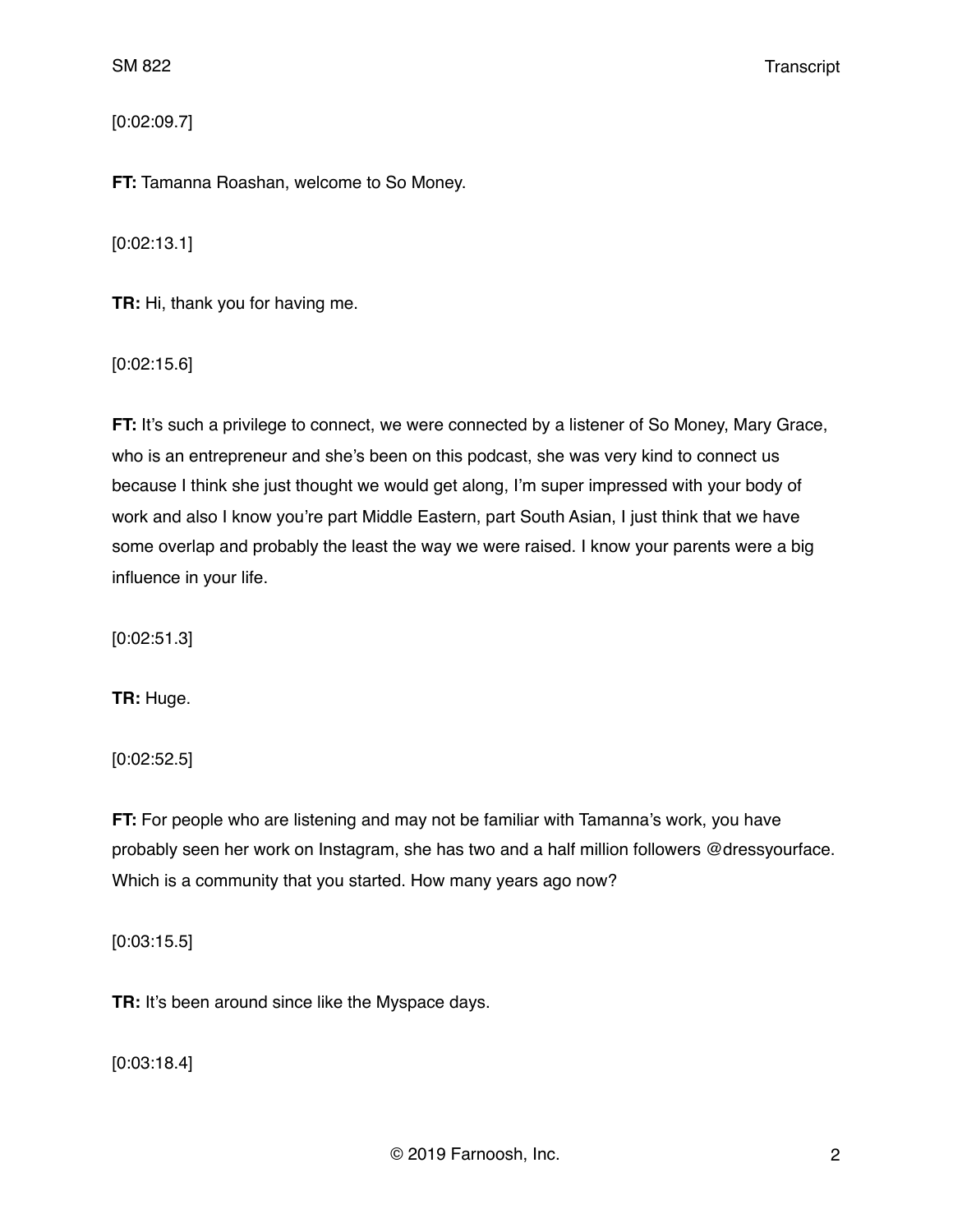## **FT:** My goodness.

# [0:03:20.2]

**TR:** I started it off, of course not online though, it was my business name and then once I got on Facebook, I created a DressYourFace page and that's where it kind of just started growing.

[0:03:33.5]

**FT:** What do you think it was? I mean, part of it is that you've just been steady and consistent, I think that's really important when you're building a brand and building an audience but there obviously has to be a reason why people are coming back for more and what do you think it is about your approach that has made, what can be an intimidating thing.

A lot of women, I hear are overwhelmed with like beauty tactics and they don't' know where to start when it comes to makeup and I feel like you've become such a go to resource for them but what do you think – what's your secret sauce?

### [0:04:06.3]

**TR:** Honestly, when I first started, it was really just finding what made me unique and kind of just tapping into that more. For me, a lot of it had to do with my culture and bringing the Eastern style makeup to the US. I was born and raised here but my style definitely screams drama and Bollywood and middle east and all that flare.

I think first of all, finally, having someone that can kind of show a different side of makeup instead of like the typical natural blend techniques that are taught here in the US. I was teaching layering and contouring and dramatic eyes and all that stuff. I think what really built was, my secret sauce is just being authentic to who I am and being a trustworthy source, you know?

Someone who doesn't just BS and hop on bandwagons up trends and you know, different products that are out just because they're out from celebrities or whatnot, especially nowadays. I think it's so easy to just hop on something and because it's trending, talk about it and be a part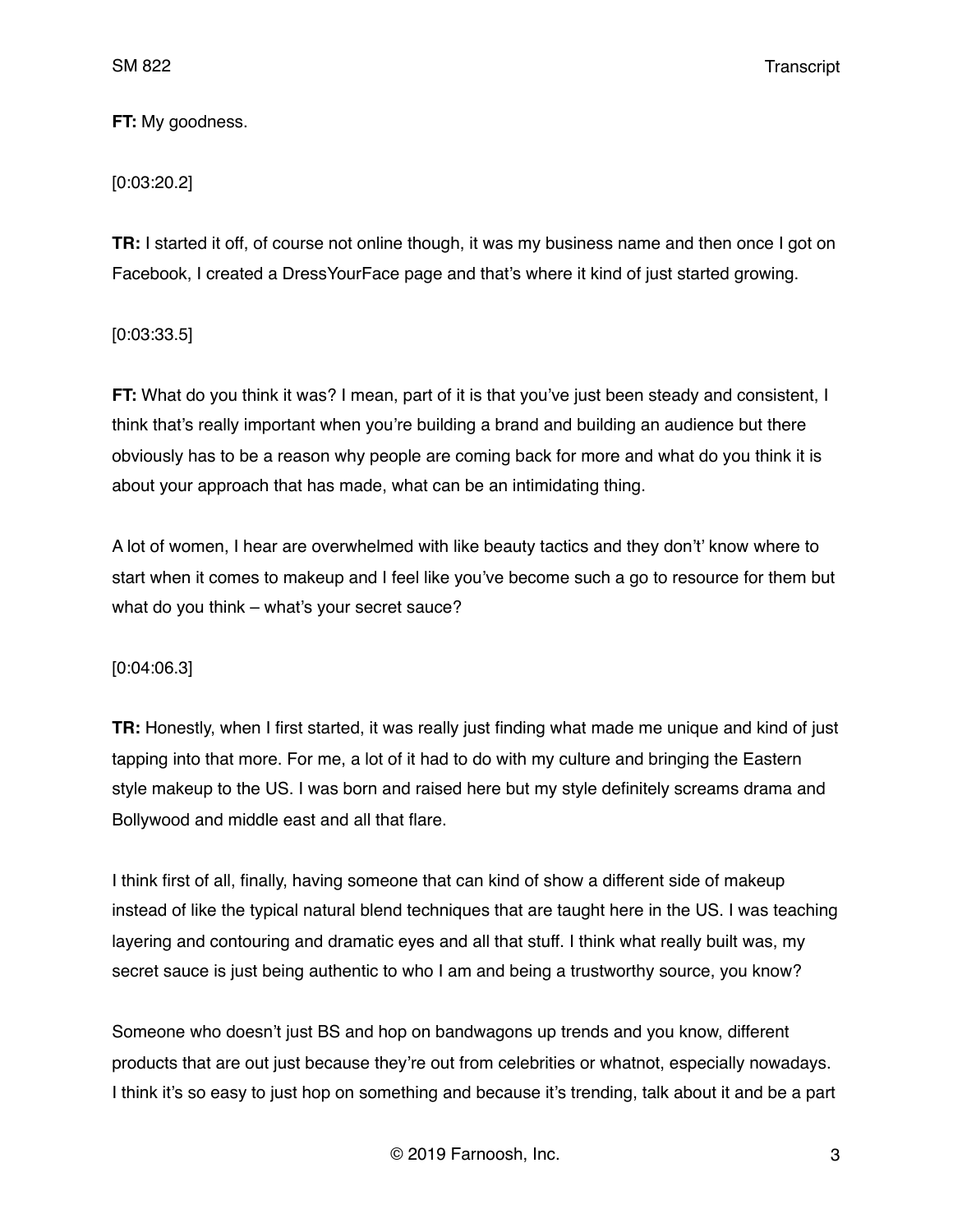of it but for me, it has to really be, whatever I'm talking about has to be really useful, it has to be user friendly, it has to be performing correctly in a way that I want it to and as an educator in the field, I feel like having that trust with my audience is really what built my loyalty.

[0:05:42.4]

**FT:** A 100%. I wonder if you noticed, as you were being yourself and maybe doing it before it was culturally relevant, you know, to be out there as someone who wasn't just a blond, white, American looking woman, right? That was like the standard of beauty, there are kind of like appreciation of beauty has really evolved and I'm so happy about that.

What else was happening in the society that was maybe was allowing you to rise? I think – I mean, I don't know how you feel about the Kardashians but I feel like that beauty, that version of beauty, we didn't - we weren't used to that. The sort of like brown hair, brown eyes.

[0:06:18.3]

**TR:** Exactly, it was so exotic, right?

[0:06:20.1]

**FT:** Armenian.

[0:06:20.8]

**TR:** It was different. I think you're so right. I think that definitely did kind of help during the rise, you know? Coming in as someone who kind of looked like that, you know, with more tan skin, dark hair, dark eyes and then having the rise of the Kardashians of course and having her wear more dramatic makeup and being on TV all the time.

I think finally people started to crave for more of that and here I was already doing that and I think that that definitely did help in that era when I was starting.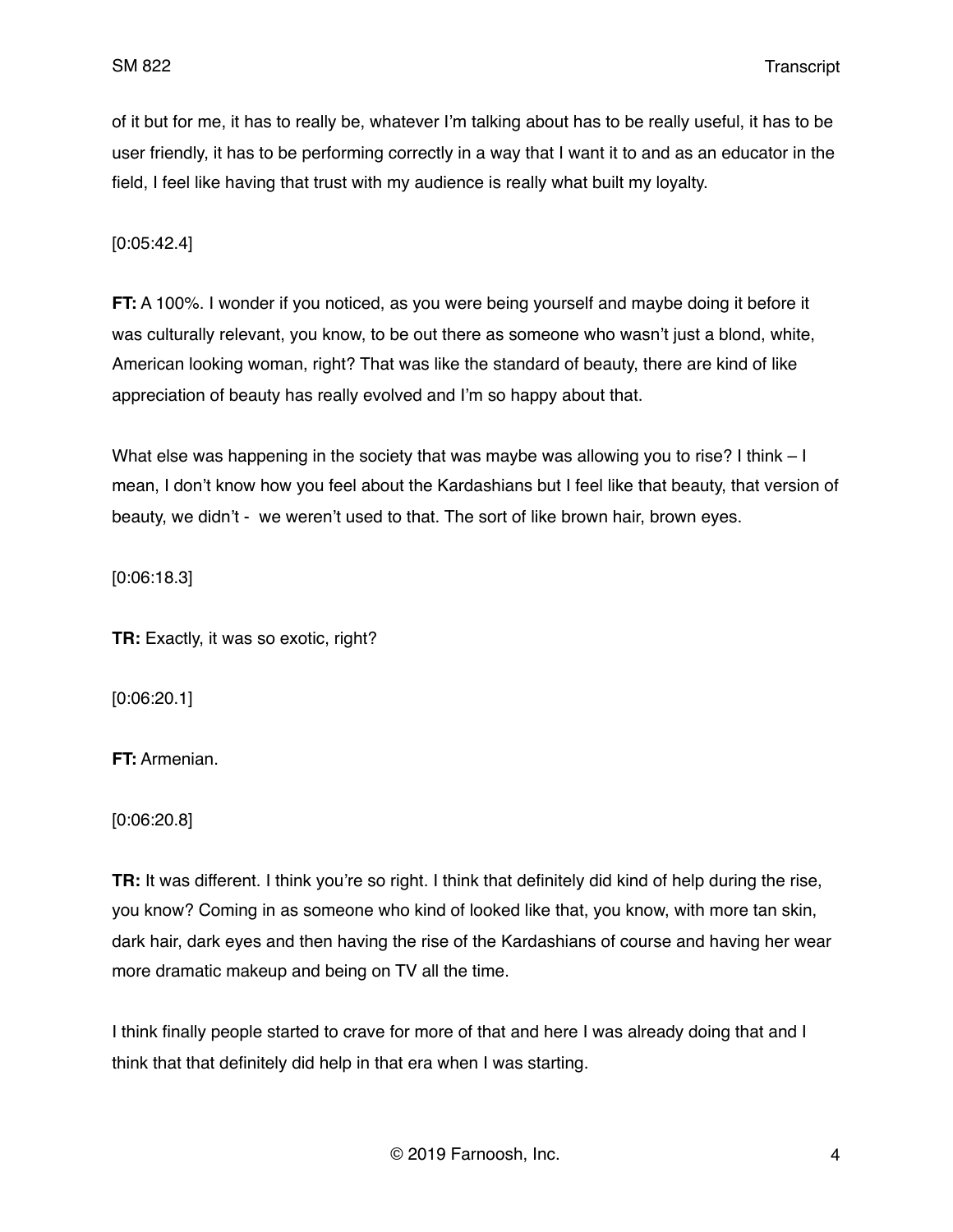### [0:06:58.6]

**FT:** Let's talk about when you were starting and even before you started, I know way back you were just 13 when you started out as a photographer for weddings which I understand was where you got the inspiration to kind of go deeper into hair and makeup and you became really fascinated with the industry.

Were your parents supportive of this? Because I feel like, my parents would think, you need to go get a law degree, Farnoosh, or medical degree like, hair and makeup is just for your hobby. Have fun with it but don't make it a job.

### [0:07:30.2]

**TR:** Well, I'm very lucky and blessed that my parents and my grandparents are very open minded out of the box thinkers and they're very forward when it comes to ideas of what makes someone successful. Because of their push in the right direction, I was able to follow this passion and create an empire out of it. Essentially what was happening is I did help them as a photographer and videographer's assistant when my parents had their business for wedding photography.

I was very young like you said, I was 13 and with word of mouth and just helping out the brides. I was good with art, I was always good with art. With drawing, with anything. Crafty and artsy and they saw that and they knew that I was really good at that.

But somehow, I kept pushing myself into the sciences. Even though I knew that art was my passion. I just never thought that it would be able to sustain a lifestyle that I wanted. Especially at that time, makeup artistry wasn't really glamourized the way it is now and so for me, I was kind of more the conservative thinker. Just kind of keeping this as my passion and following astronomy and evolution, physics and all that stuff as my major in college.

Once I was in university, I was a science girl and I was just working so many jobs, this is where things got real. I was not getting any financial help because my parents are the type of parents just wanted me to be on my feet and figure it out, you know?

© 2019 Farnoosh, Inc. 5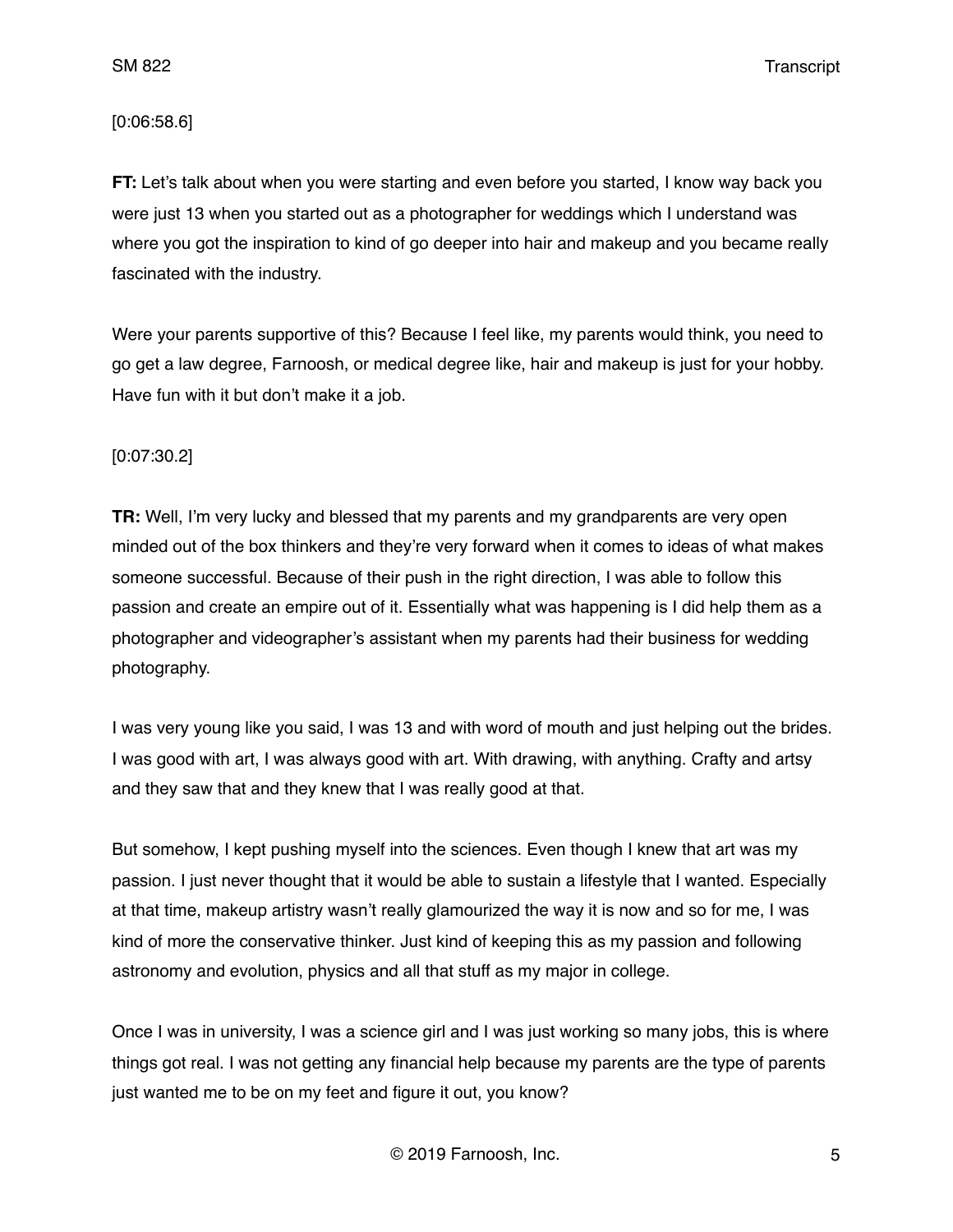Even though I was the only child, in growing up in a brown home, usually your babied and you're taken care of and you just go to school and everything else is paid for but you just go to school you know? That's your job. For me, I had to have three jobs to pay for my school and I had to really grow up and I liked that, I loved that approach and even at that time, I never resented them, I understood what they were doing and I got it. But one day, they all had to sit down and give me an intervention, even my grandparents and my grandfather and grandmother kind of led the discussion and they're like look, Tam.

You are working so many jobs and you're just running yourself so thin just to pay for school like are you even saving anything? Is all your money going to school, what are you doing? Do you want these jobs or do you want to do something that you absolutely love, and why don't you take a year off of school, follow your passion, go to beauty school, get a certificate or degree or whatever comes with beauty school and that would be a cosmetology license.

Start your business and let that pay for school so you aren't spreading yourself so thin and you're actually having fun while making your money and building your business and school would basically be your backup and you know, do it right, you know? Go after the American dream, just do it.

## [0:10:34.0]

**FT:** Wow, that's genius, they were ahead of their time, your family.

### [0:10:36.9]

**TR:** Way ahead. They've always been very artsy themselves so I think they understood it. My grandparents were writers and poets, painters. My mom and dad of course, photography and all that. They're just all very artsy and so I just kind of, it fell on to my lap and knowing that I had their blessing, I went to beauty school, I got licensed and then I went back to college with this time as a marketing major so that it could just be a little bit more broad and helped me no matter what I did.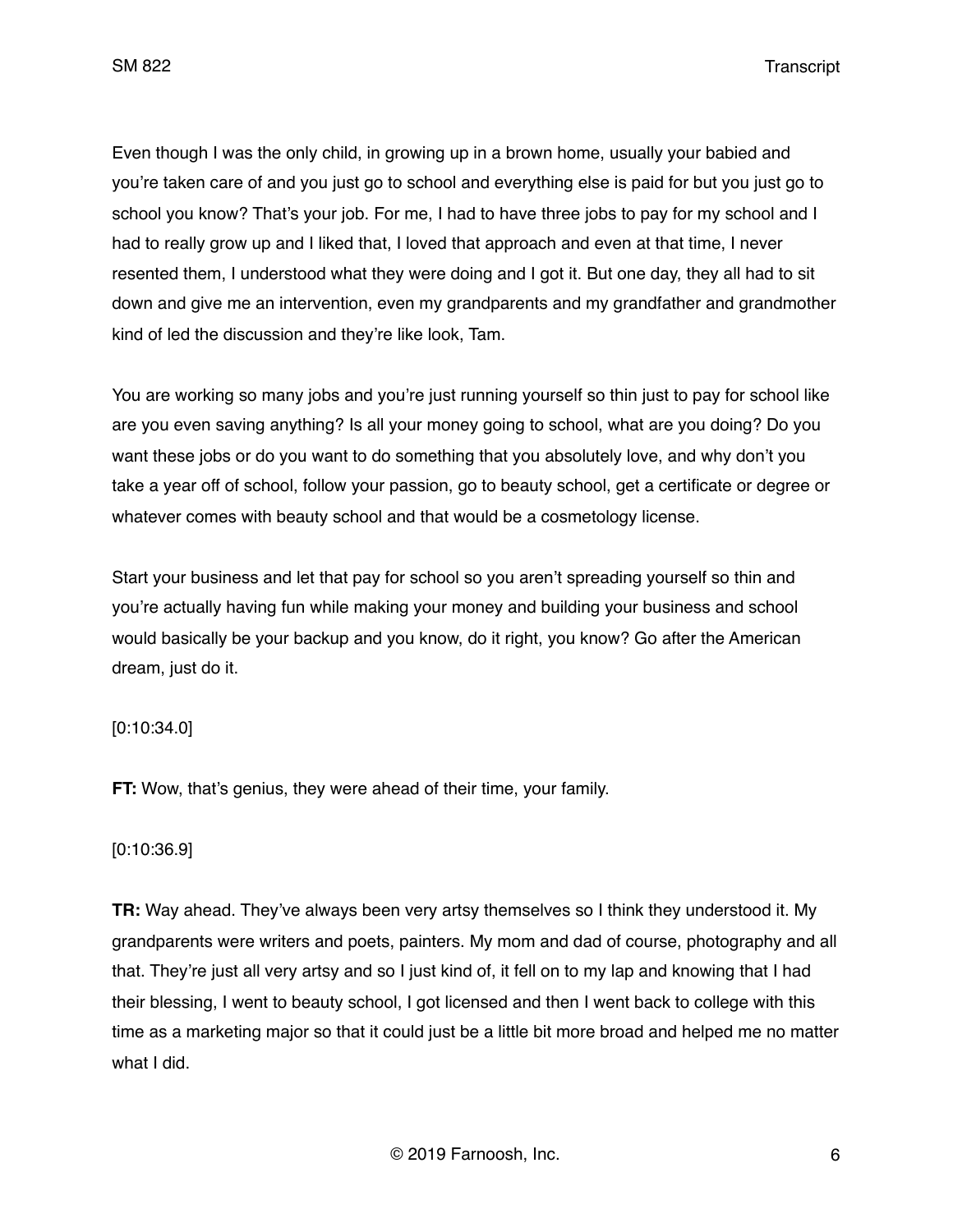I'm so glad I did that because honestly, I mean, now marketing's so different, right? Because of social media and all of this influence that we have but it still allowed me to have a little bit of an education that could help me kind of elevate myself at that time coming and so many years ago.

We were talking about like the year 2002, 2003. Yeah, that's how my parents kind of really supported me in that sense that I had their blessing, I learned from them as you know, entrepreneurs of a small business themselves.

I had great role models and great support.

### [0:11:50.6]

**FT:** One of the questions that we're asking guests this month, this episode is airing in May and we know a lot of people are young people are graduating from school. Since we're already on the topic of your college experience, what is a piece of financial advice that you wish you'd had coming out of school and this question I should say is in partnership with our sponsor Chase.

We both care a lot about young people and young financial literacy but what's something that you wish that you had known as you were coming into your 20s and you know, leaving school?

### [0:12:28.8]

**TR:** Again, because of like my very forward family, I had a very different mindset like not a very traditional mindset about school and about like living the real world. For me, I don't' think I had any real major lessons or regrets happening during the school process or things I wish I knew that I didn't know at the time. I feel like for me because I took that year off, I was able to work and gain a lot of experience coming back to school as an experienced worker.

I felt like that was really cool. I thought that, I'm not in any way saying, everyone leave school for a year, go work and then come back. Everyone has a different path, but for me, I think that if I would have known this earlier, I probably would have saved a little bit more time instead of spending six years in a four-year program.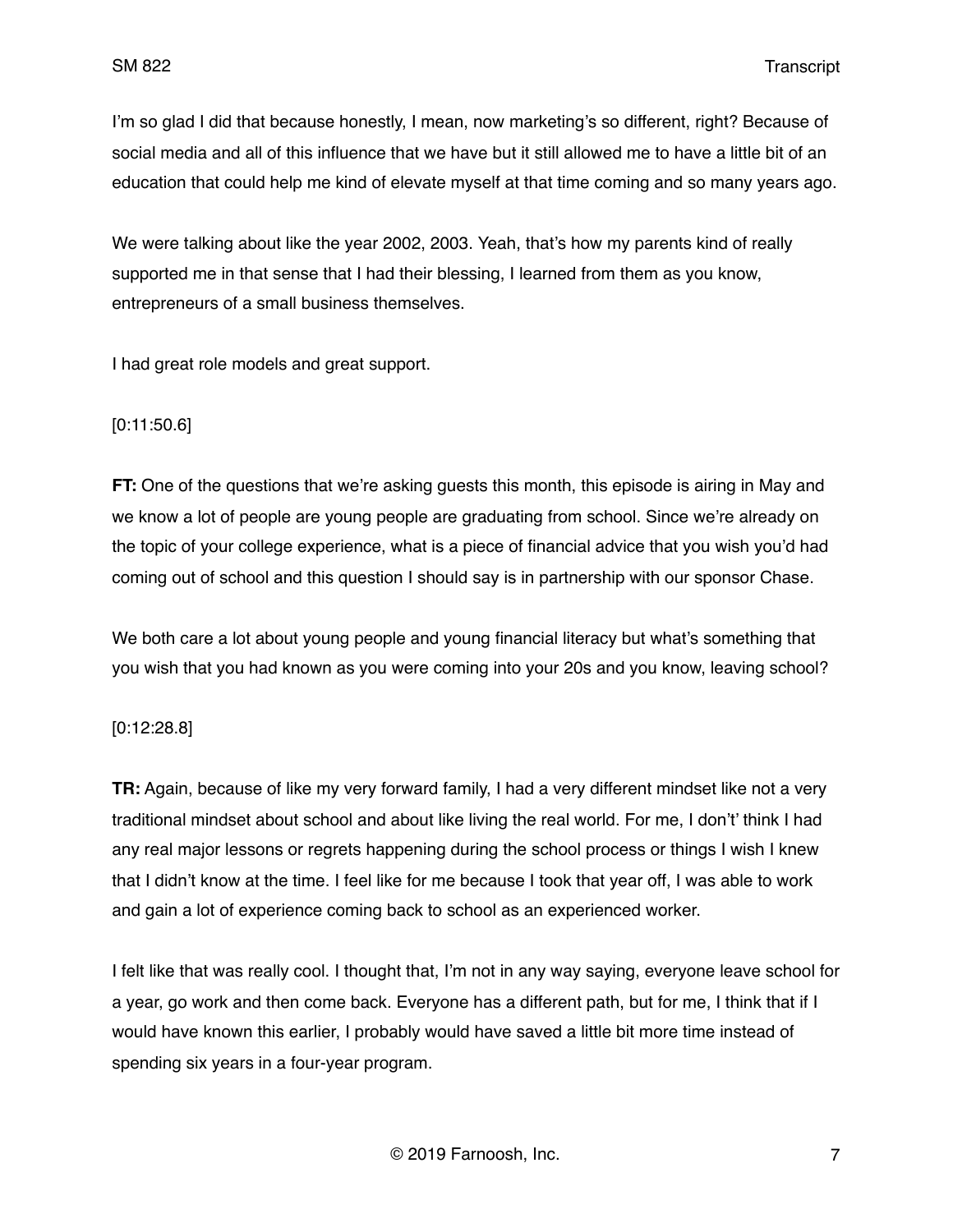I think I probably would have finished a lot faster had I known that you know, what path I was going through. But basically for me, you know, going into my 20s and going back to school basically, at that time, I was like I guess 19 when I went back to school after I got licensed. I honestly felt so much older than all the students around me because I'm basically coming back like a freshman because I only went to one semester before.

I came back and I just felt like a mother. I kind of already knew a lot of stuff and I was participating a lot in the discussions that the instructor was hosting during the classes but again, I felt like, oh my god, do I even belong here? I'm already thriving in my business, right? Do I really need this?

### [0:14:11.0]

**FT:** It's a really important question that more people should ask themselves. Truly, I think that in some ways, this idea that if you go to college, all your dreams will come true, I think is a false bill of goods. I think that that can be true in some ways but I think you have to be really strategic.

#### [0:14:27.9]

**TR:** Exactly, it really depends on the field that you're going in. Is your field a super academic field where you need to go the whole way and I think nowadays too, like having a bachelor's in certain fields is just not enough. I feel like so many people can easily get that and you know, things are very cutthroat right now but when it comes to entrepreneurship and finding your niche and creating a need and fulfilling it and being able to do that successfully.

I feel like that alone is its own education and you – if that's your path, you may not even need to go to college, For me, that was a part of my deal with my family is that if I do take that year off and become this self-employed person, that I would go back with the money that I'm making and finish up my degree which is what I had to do.

I didn't want to but then I was like, oh my god, why am I here? I said, I just felt so much older than all the students and I'm like, I really don't need to be here. I'm not learning anything I already know all this.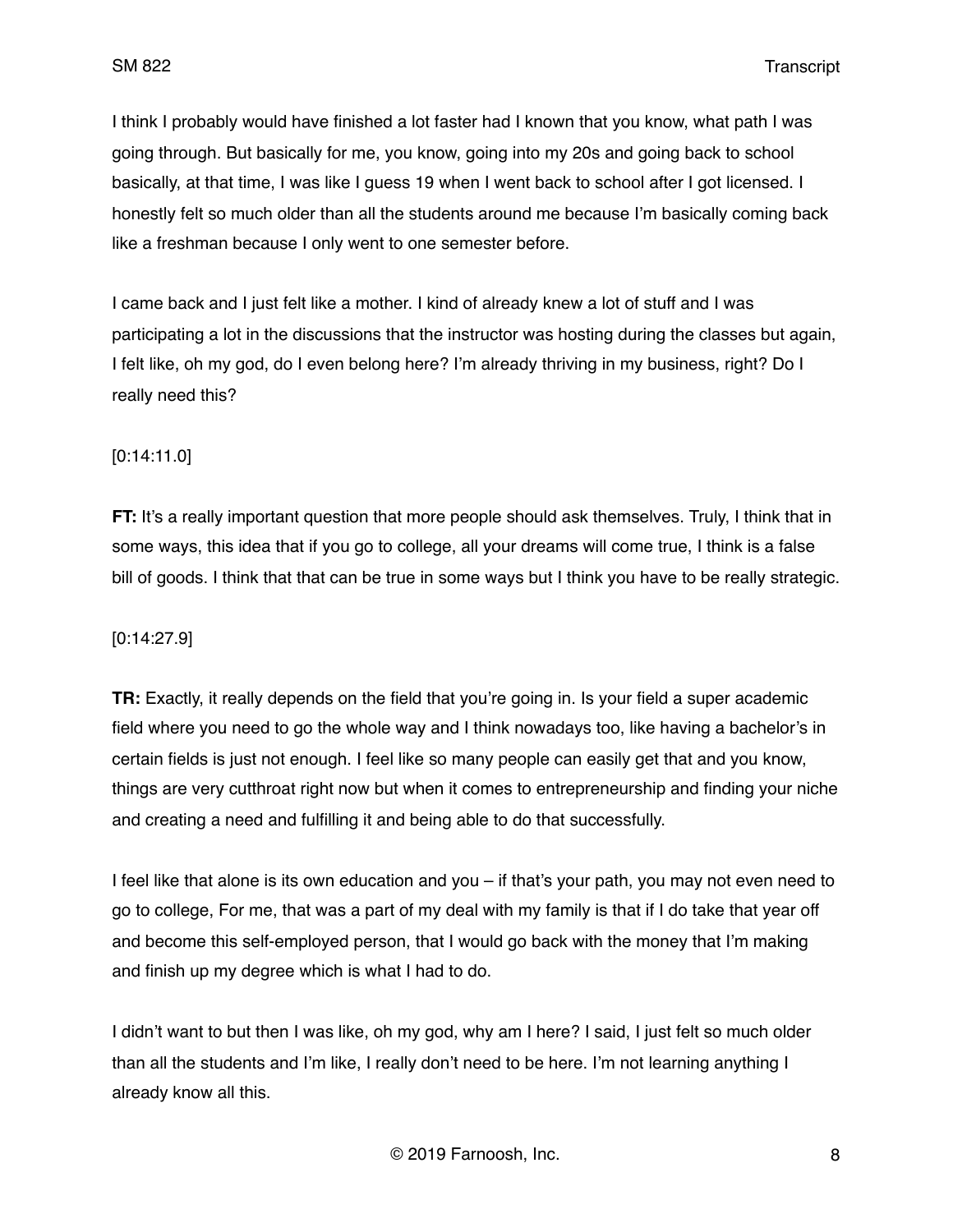But, it's kind of nice now like having that.

[0:15:32.5]

**FT:** To say that you have a degree, yeah.

[0:15:34.8]

**TR:** Yeah. You do get that factor, year.

[0:15:39.5]

**FT:** What's been – as you look, as I look at your resume, your business profile, your super popular on Instagram but I also love that you have a lot of offline success as well that it's not just this Instagram celebrity that you have, you have products, you have courses and I wonder, was that strategic? Because I know that a lot of us can get hung up on our businesses and our self-worth even as entrepreneurs because maybe we don't have online following that amass and that are six digits or whatever, seven digits or even just four digits.

We can get down on ourselves. I would love to hear from you as somebody who has achieved so much on all these levels. How important is social media and if social media is not that great, does it really matter? I mean, at the end of the day, I feel like life's too short to obsess over Instagram.

# [0:16:34.9]

**TR:** Right. I mean, honestly, speaking as someone who has grown organically before all these crazy algorithms and all these shout out pages and buying followers and all that stuff. I can't, don't even get me started on that. I mean, having something tangible, right? Having an actual business that like I said, fulfills needs, like a real need.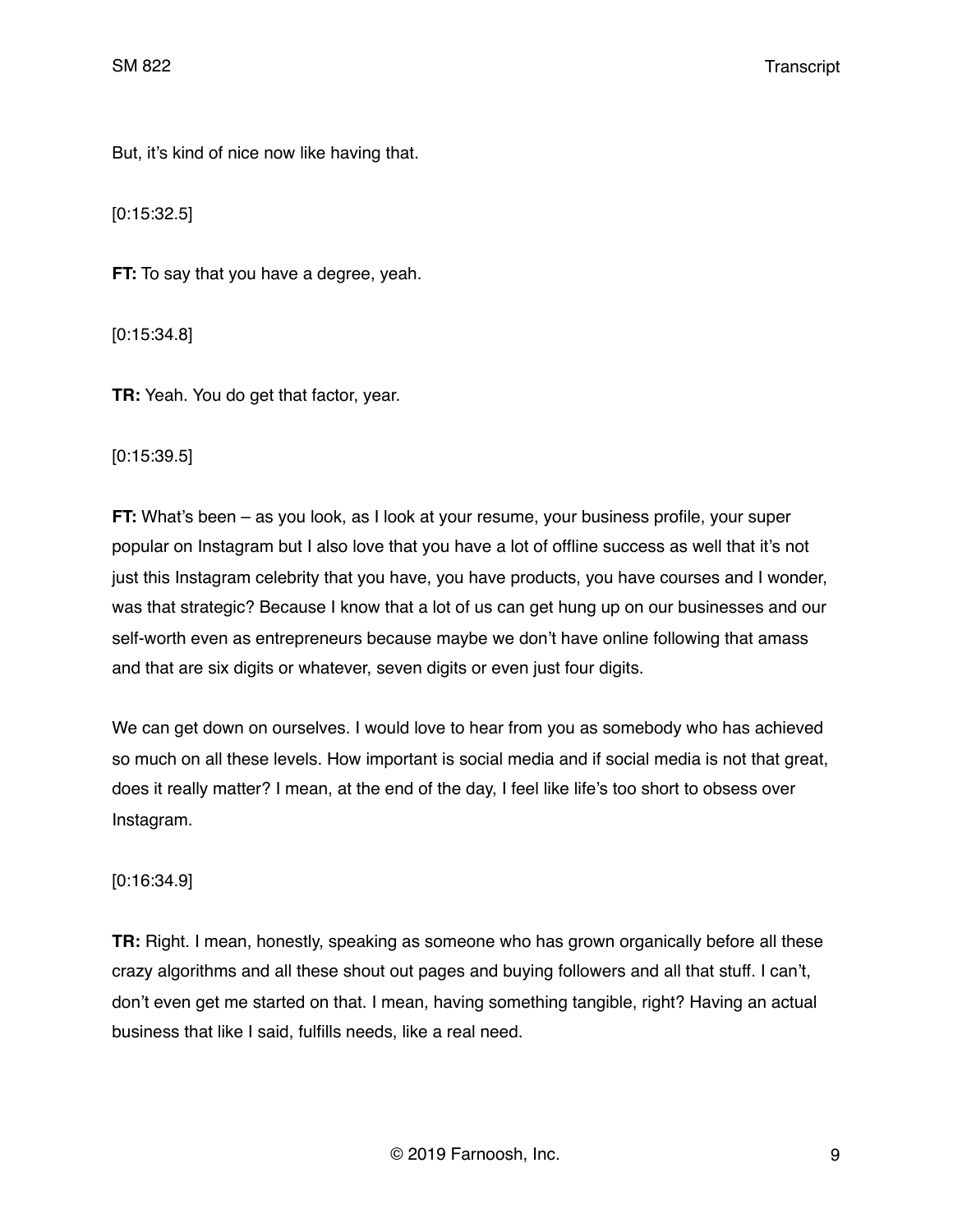I feel like that is so much stronger than the number of following. Of course having a great following and building that great following, really helps to create a platform to help you build greater things and bigger things to a wider audience.

But again, it truly depends on the field that you're in. For me, doing hair and makeup before I was Instafamous or Facebook famous. I grew in my community because of word of mouth. Good old fashioned word of mouth. A bride, all her cousins would see her at her wedding and ask, "Oh my god, who did your hair and makeup?" I would just grow my business that way. Not even through real advertising. I think a couple of times I may have advertised on Google or Yahoo or something but that really didn't bring in anything.

All of my real business was just from word of mouth and happy clients. I feel like the good old fashioned method of keeping clients very happy, always knowing that they come first, never forgetting about them, even in your fame, even as you grow, never forget about your clients and your early bread winner and money makers.

For me, it really started with that and having a really strong foundation. Now, when it came to social media, I feel like social media is honestly very important for me at least because in the arts, you have to have something to show, right? You have to have your – basically your portfolio has to be very visible.

Everything for me used to be on my website and of course, I had to constantly put out my business cards, put them up in stores, like the Middle Eastern shops and just like stick them on their bulletin board like whatever I had to do to get my business card out there. My website out there.

But when social media became what it is, it was so much easier for me to basically hand out my card because I was like –

[0:19:07.8]

**FT:** Just Google me or just Instagram me, right.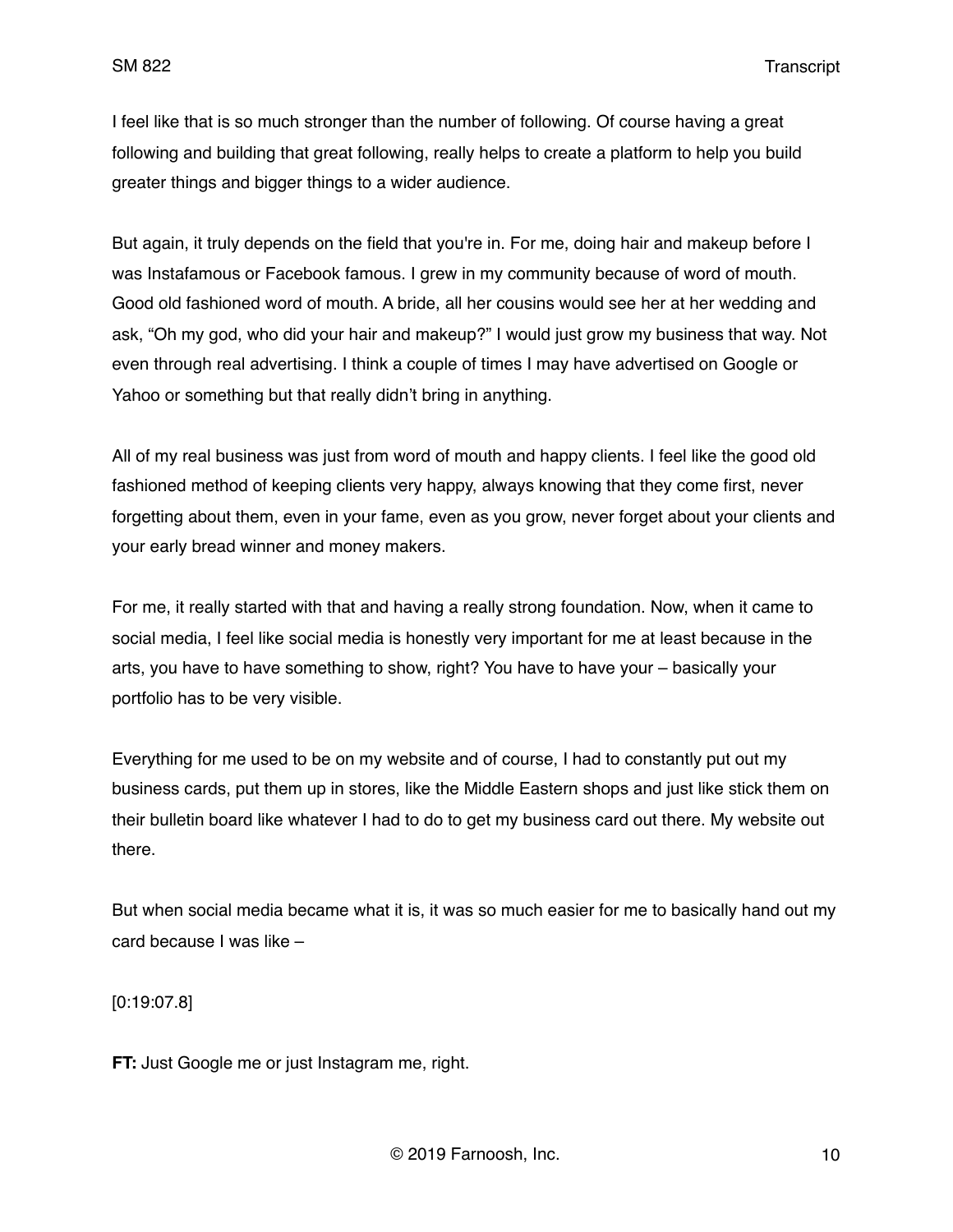[0:19:10.3]

**TR:** Yeah. Just find me on Instagram and all my work was there and I feel like if you really want to grow your following, you have to be able to share something that a lot of people really want to see. Whether that sharing be knowledge in your field or for me, it's both the knowledge and the art.

I became known as an educator because I started sharing the tricks that I figured out over the years through experience. That also set me aside and apart from the other artist that may have been online at the time because I was actually kind of teaching as I was showing online. Doing pictorials and listing. Okay, first, this goes here and this goes here.

Really, that kind of helped my audience come back to my page over and over because they knew that it was not just a source of beauty. It was a source of real tips and real education. So from my field it was equally important to have the offline strong business and grow my online following so that I can take it to the next level and my next level was teaching on a larger platform and creating dressyourfacelive.com. Before that I was teaching individuals.

They would come to my house, I didn't have a studio, they would come to my house and I would certify them. I am certified myself and I do have the following that wanted to learn from me just again from word of mouth first and then it started on Facebook and Instagram and all that stuff. Now once my following just skyrocketed that is when we knew okay, it is time to go global. I was starting to get a lot of messages from my overseas fans.

Saying, "Hey, we can't afford to come out here to California to learn from you, can you do it via Skype?" and I'm like, "Look, I can't teach you if I am not holding your hand like this but I am trying to see how I can teach online." Skype wasn't especially at that time, Internet just wasn't very, as fast as it is now. The webcams were very blurry. I didn't want a low quality production and for me I have to think smart about it, right?

So if you are going to spend all this time teaching someone online, why can't you teach a huge mass audience at the same time and make it really worth your while? So that's why we developed dressyourfacelive.com. So I was able to teach everyone at such a low price point

© 2019 Farnoosh, Inc. 11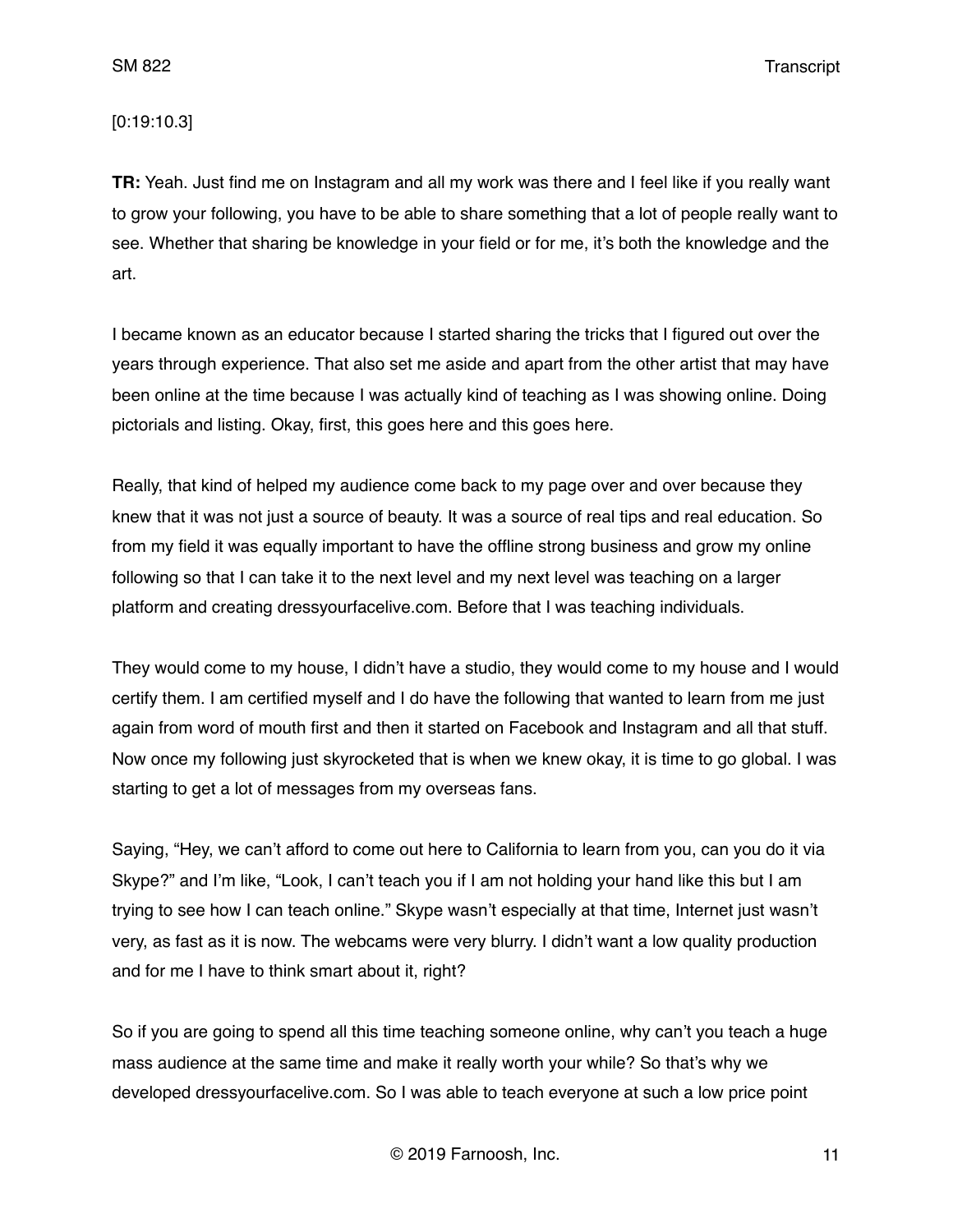where it still made sense for me even though for them it is only \$19 a month like what class is \$19 a month. You cannot learn beauty secrets for that price.

And YouTube is completely different, you are not learning two hour tutorials. It's like 10, 15 minute tutorials that are completely edited. This is raw live stuff like you see the mistakes and you see how I fix it. So for me, keeping that low price point is really the formula and having mass audience and that way I was able to really focus on this and a few other of my little fun things and this is what's sustaining the lifestyle where I was able to move my parents out here to LA, they don't have to work a day in their life.

[0:22:22.6]

**FT:** Wow, where are you originally from.

[0:22:24.5]

**TR:** I am from the Bay area. So I was born here in LA but I was raised in the Bay area and once I accomplished everything I could there, I came right back to LA.

[0:22:34.8]

**FT:** So what was the tipping point for you or tipping points? As you know that's looking back that there is always like that moment where, "Oh my gosh I did this and it was this out pouring of followers" or I don't know, do you have anything like that? Any anecdotes?

[0:22:53.9]

**TR:** I think the biggest turn in my career was my move to LA. As an artist, I had to go where the demand was great and also where I could really – I guess express myself in different ways. I feel like in the Bay Area for me, like I said I did everything that I wanted to do. I accomplish everything I could. The celebrity scene in the Bay area is not great. You know everyone is here in LA or in New York and I figured out to either end up in New York or LA no matter what and once I was just bored I guess in the Bay Area.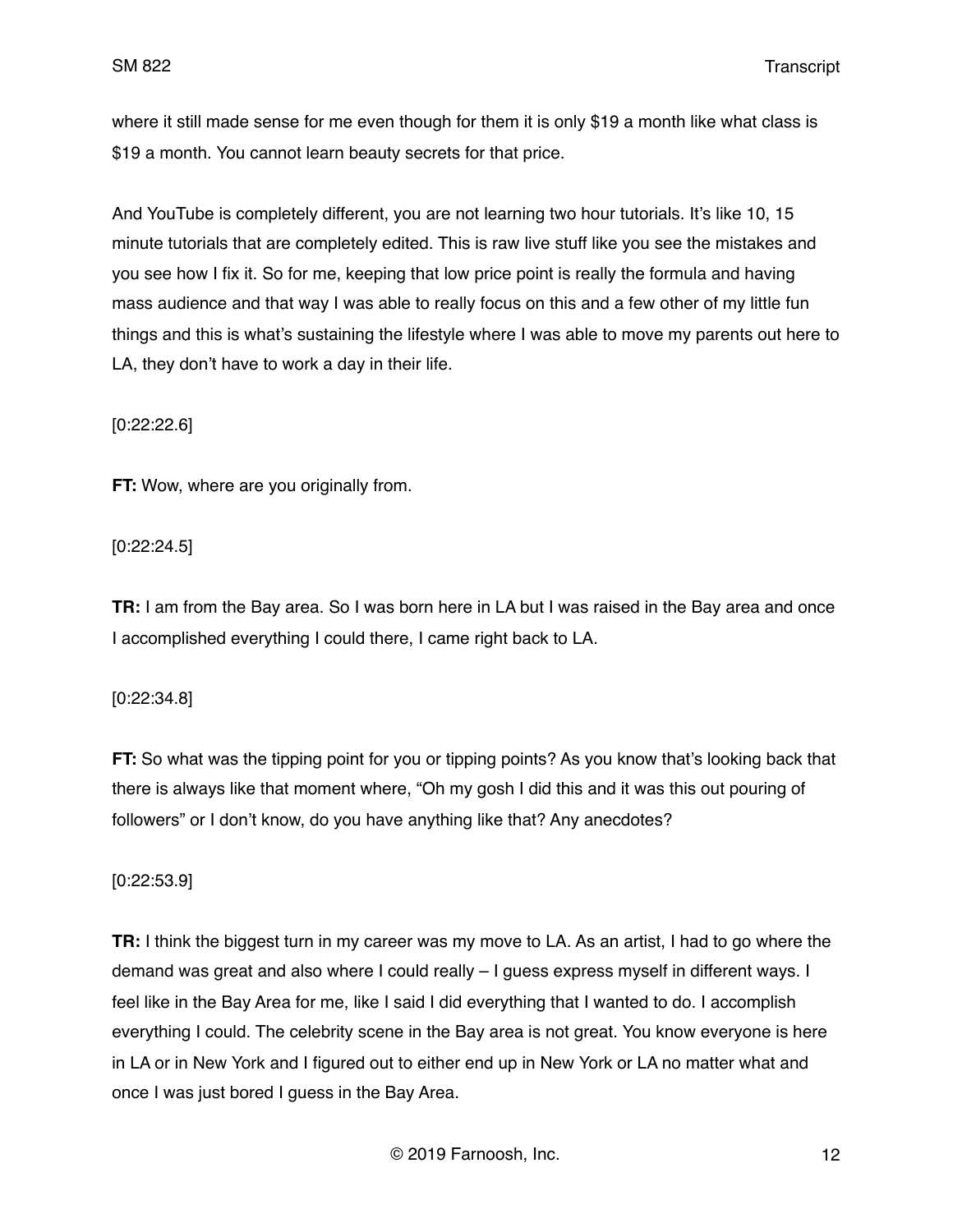And this was after I got married, my husband and I sat down, we were like, "Look we are ready for the next step" we are ready to make a risk. Like we have saved up enough and I think financially too you have to kind of be ready, right?

[0:23:49.4]

**FT:** You have to be able to afford the risk.

[0:23:51.7]

**TR:** Yes, exactly. That is a perfect way to put it. I was able to save up a good amount because of all my clients. I was literally hustling 18 hours a day. I was up at 3 AM and I would come home at 9 PM and of course stay up forever because that's the time I would eat. So the hustler's life was like that in the Bay. I think I was just ready to start working smarter not harder and you know I paid my dues and so we came to LA.

We were able to afford a nice place and kind of I told him too. I said, "Look our first year in LA we're probably not going to make much money because this is where I am going to be networking a lot. I will be going to a lot of events, meeting a lot of people, trying to get my foot into a celebrity door, meaning I will probably have to do a lot of makeup for free but know that we have some savings. We're okay."

So I planned it out where I was able to take a year off, right, if needed. Well, when I came to LA, a lot of doors opened. I met people that were able to take me to the next step in my career without really even realizing what it was at the time. So for example, with the DressYourFaceLive website, the very first year I moved to LA, that's when we launched the website and that wasn't even originally the plan.

The plan was for me to continue teaching, continue doing weddings, continue doing this but then also do celebrities so that I can have stuff in my portfolio and have fun but I met a celebrity that I did who told me that her partner was looking for someone to be an online instructor if we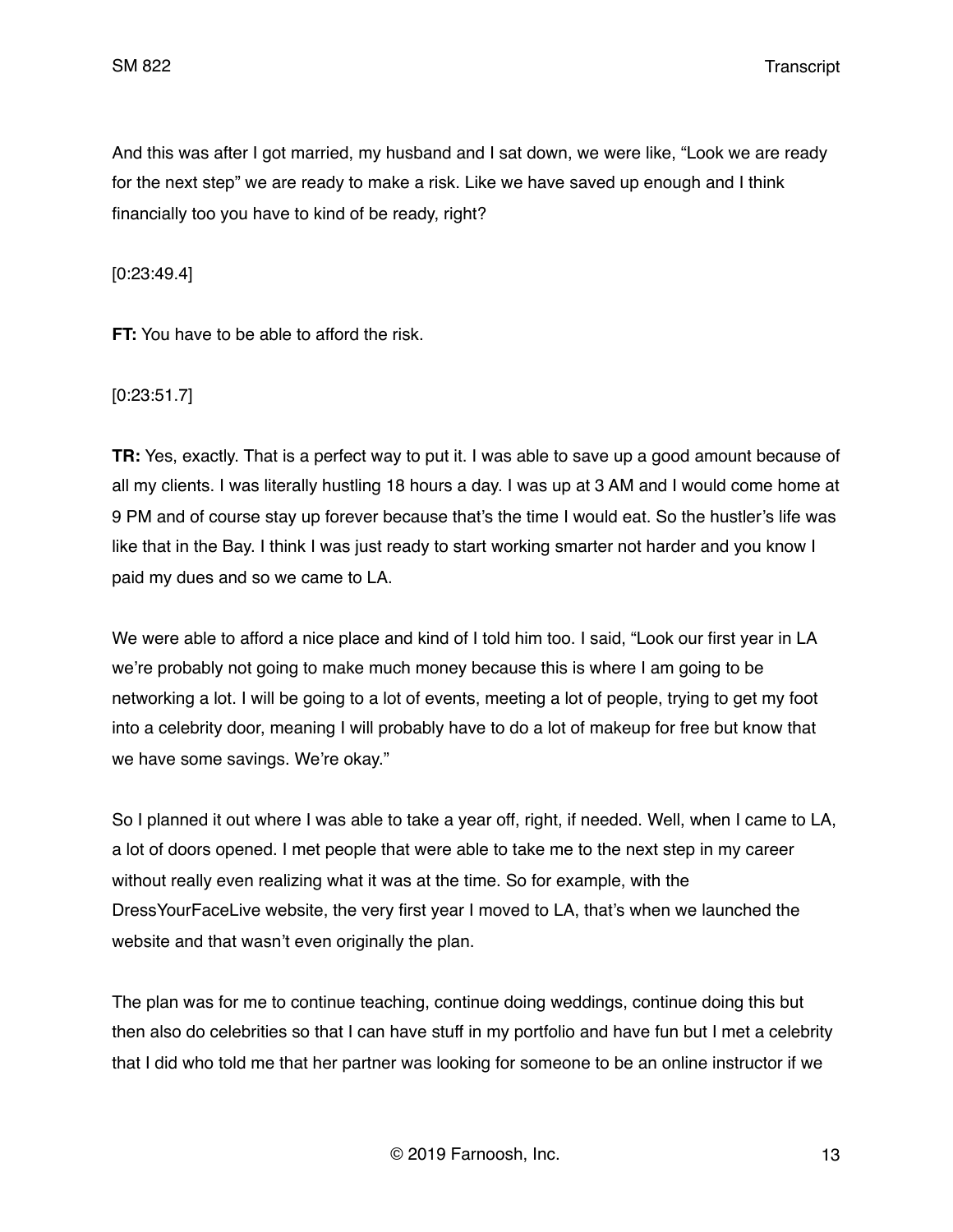were to build a website together and be partners in something, and so I told her my ideas and what I thought I wanted to do and how I didn't like Skype.

And how I wanted my own website for this and not go through a third party website, which is also another point. You know going to third party websites for streaming or doing anything, a lot of times you don't own the client information, the website does. So for me, I wanted to have my own website where people sign up, I own their information. Those emails are mine, you know I can take them and do what I want with them.

So I met this partner of hers and him and I literary signed papers within two weeks and we were able to launch within the first month of signing and it literally changed everything. So my move to LA and working with this person facilitated my connection with my current partner and that's when everything changed and everything grew and even the industry changed like creating a platform that is based on a subscription.

It is a membership based community where people actually have to pay to watch tutorials when there is already YouTube where tutorials are abundant and completely free, a lot of people are like, "Oh my god, what are you doing? Why would you do this? This is like suicide. You are competing against a free platform" and if you believe in yourself and you know you have something to offer that no one else can offer the way you can.

And everyone does have that thing. Everyone has that talent or that knowledge or something that makes them unique from everyone else. For me it was teaching. The way I teach is unique. The way I do things is unique and I knew that even if YouTube is there and a lot of people don't sign up for DYFL because of YouTube, once people give DYFL a chance it will spread and it will grow and people will realize and that is exactly what happened.

So there was a huge risk but I believed in myself, my partner believed in me, my husband believed in me, my family believed in me and that is just what I needed to flourish.

[0:27:48.8]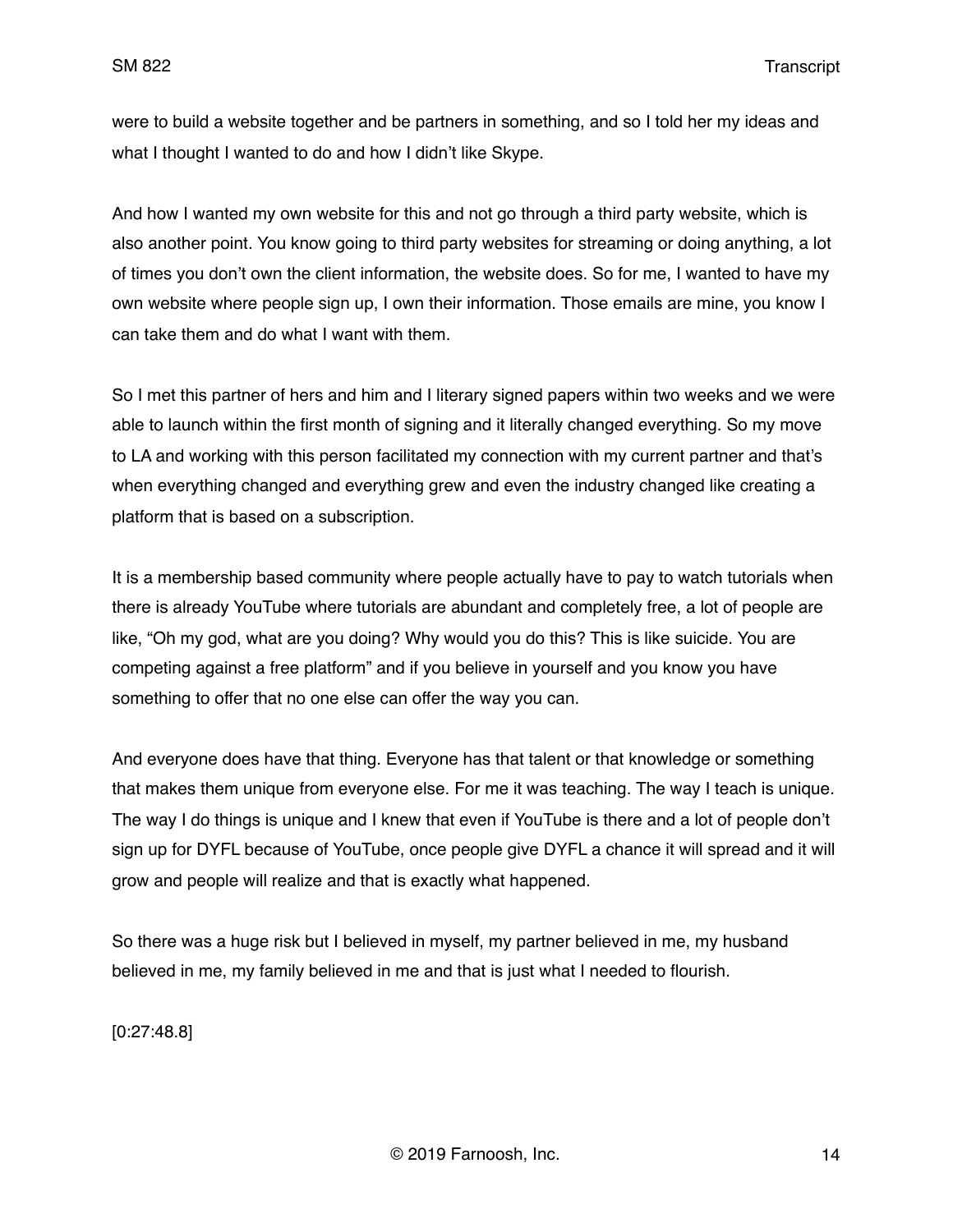**FT:** You had savings and so I want to ask just one question about that, which is really impressive that you saved enough to afford yourself a year of not working. I think that is ideal for anyone who is thinking of building a business, it is the runway that you hoped for. How did you get to that point? Did you feel like you had to be on a budget? Did you have any tricks? How did you consciously save that?

[0:28:16.0]

**TR:** Oh my god, I am the worst person to ask this question because I am not a budgeter but I am also not a spender. So I think it is just in me to not spend. I don't shop really: I don't really spend money on anything except for my house now but back then the only thing I spend money on was back in the business. You know replenishing my kit and gas and airfare. That is really all I spend on. I think my biggest advice for those who want to be able to have enough savings so that they can take their risk, is stop shopping, man.

Like you don't need all these designer purses, all these designer shoes. Obviously if you want to, you know there is a thing that you dress – what is that saying? You do dress how you want to be perceived as like –

[0:29:06.7]

**FT:** Dress for the job you want not the one you have.

[0:29:08.5]

**TR:** Yes, so that, a part of that can be true right? But I never spent frivolously. I never bought designer unless it was on sale or unless I had a friend that worked at Sachs or something. You just don't make poor decisions because of a quick desire that you want something, right?

[0:29:33.4]

**FT:** No impulse buys, right.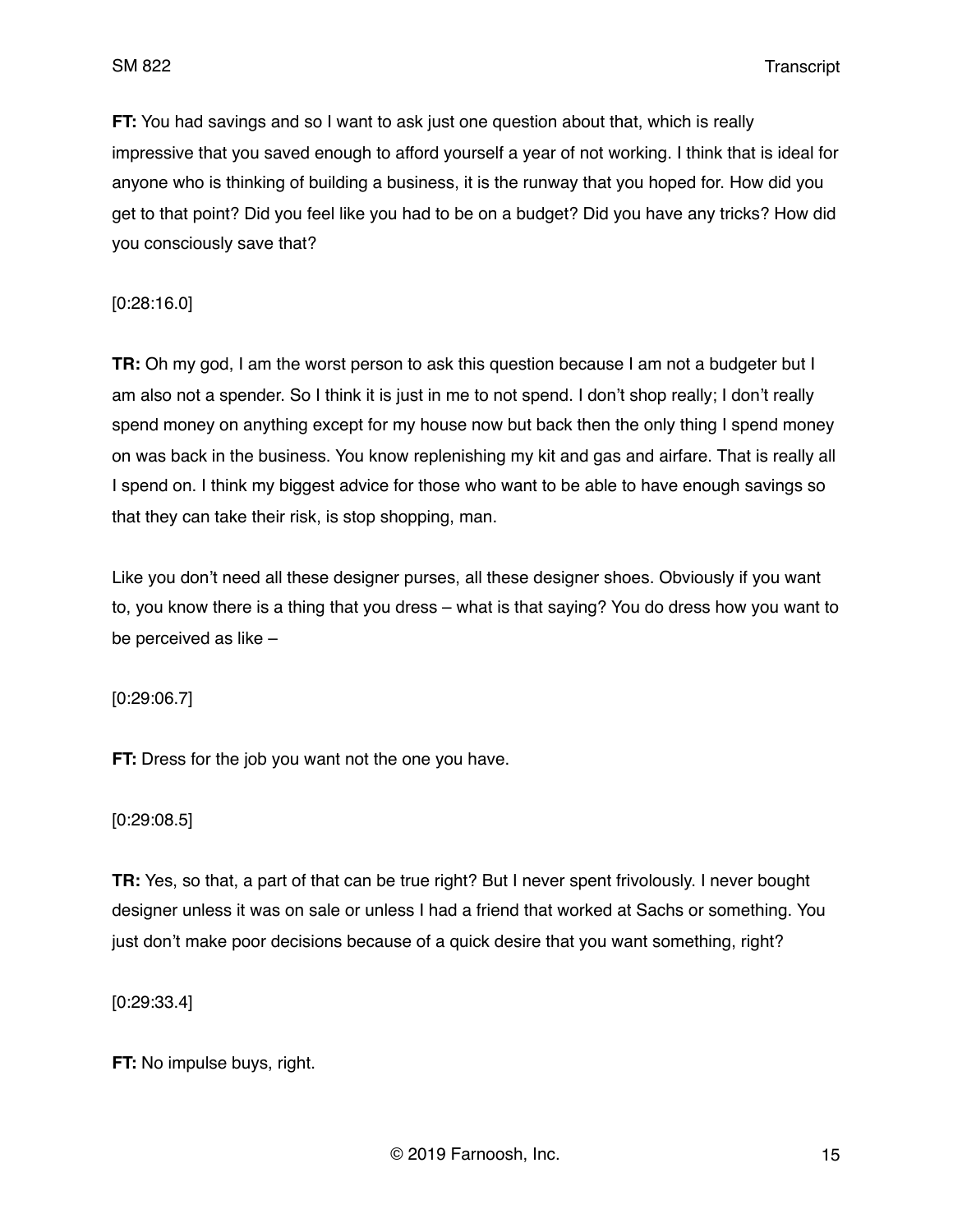[0:29:35.1]

**TR:** No impulse buys at all ever and I am really disciplined.

[0:29:38.6]

**FT:** I think you are just working so many hours a day. You don't have time to be shopping.

[0:29:43.3]

**TR:** That's exactly what it was. When you are working that much like I said from 3 AM to 9 PM. It is really hard.

[0:29:52.1]

**FT:** There's no time, stores are closed.

[0:29:52.7]

**TR:** Exactly, I mean only on Black Fridays I know it is the only time that I would go and get a few things and online shopping but honestly, just stop spending so much and when you are working that much I mean you are bound to save and also, live within your means. You don't want to be house broke, you don't want to be paying rent at a ridiculous price just because you like that luxury apartment.

I never lived in a luxury apartment. I knew I could afford it but then I wouldn't that have much savings. In fact, my husband is from LA but when we got married he moved to the Bay Area so he had a job only for a short time because then he had to help support me. I was working so much that nothing was done around the house. Not to say that he does things around the house all the time with us not his job, but I needed support, right?

I needed someone to handle the things that I couldn't handle, and so he had to quit his job. So really it was me making all the money for our household and working all that much so that he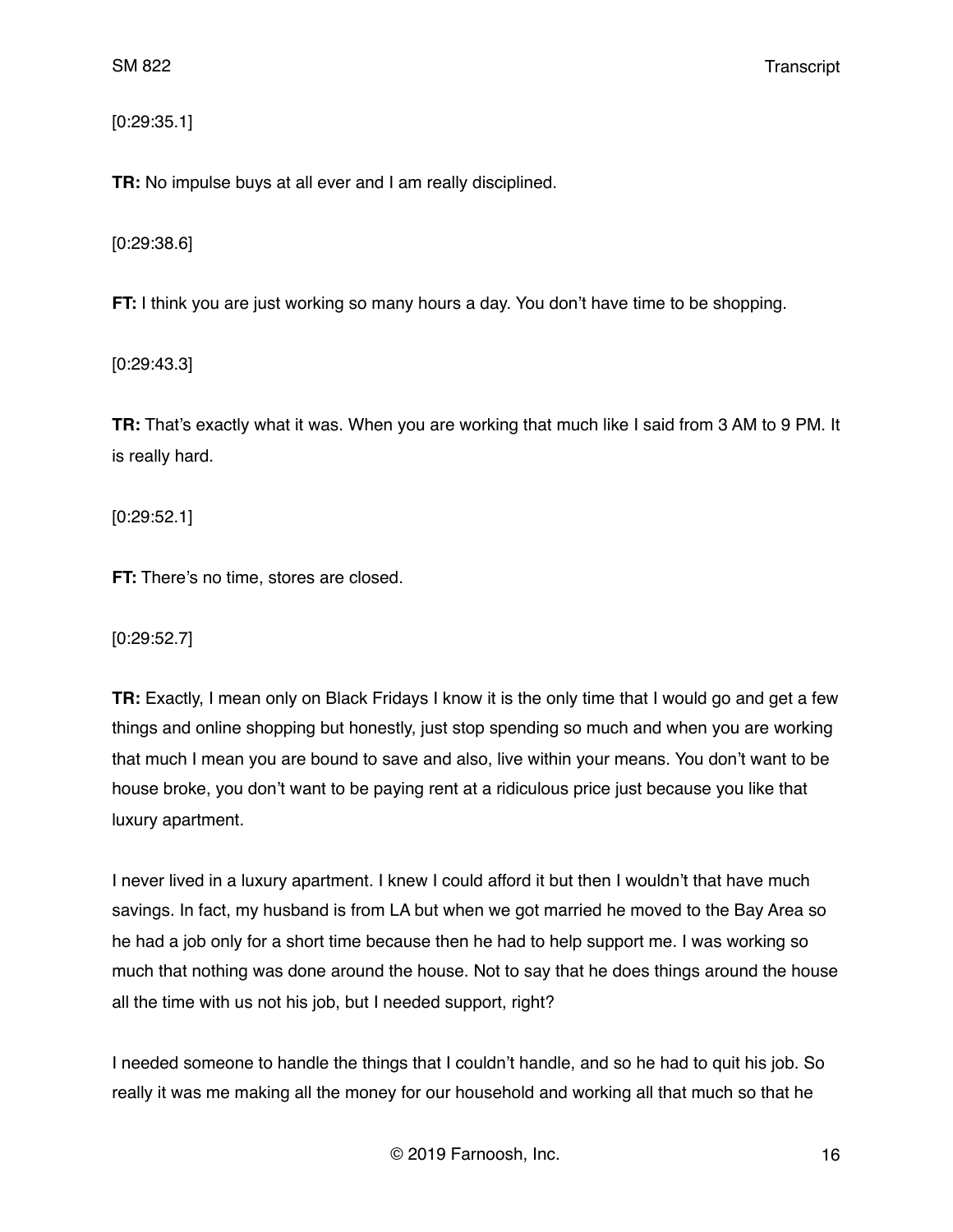could support me behind the scenes and help me with the house. I was driving, for example I would be driving from San Francisco to Sacramento, back to San Francisco down to Oakland, San Jose, Monterey like just everywhere in the same weekend and with no sleep.

I mean I had to be at these brides' houses, it is early weddings, be there by 3 AM so I can get them ready by 7 or 8 AM and so he quit his job so that he could drive me and make sure that I would fall asleep behind the wheel. So having a partner who is willing to put his stuff in the backseat and let you go along your hustle and understanding that it is for the both of you, I think that is also really important and having that.

But I know a lot of the entrepreneurs these days, it's like an opposite thing like, their husbands or their wives have that nine to five job, that steady income, the benefits, the health insurance and all of that stuff while one of them is doing the whole entrepreneurship thing and trying to build their business and I think that is also a smart way to do it just for that extra security I guess for your family, have one of you do the whole nine to five thing for the job security.

And then the other one chase the dream but because my dream and my hustle was so hard and required a lot of me just not being around, I needed him to do it.

[0:32:36.8]

**FT:** Yeah and now you are parents so that's an additional focus, a big focus, the most important focus. So it is helpful to have someone who is a little bit more of a primary caretaker.

### [0:32:47.5]

**TR:** Yeah, absolutely. So like with my parents, they always supported my dreams and following my dreams but they are also I wouldn't say conservative but they are not major risk takers, right? So me, I have been more willing to take major risks with career moves and just doing things but it is nice to have someone kind of keep you grounded or help challenge your ideas just so you have that other opinion.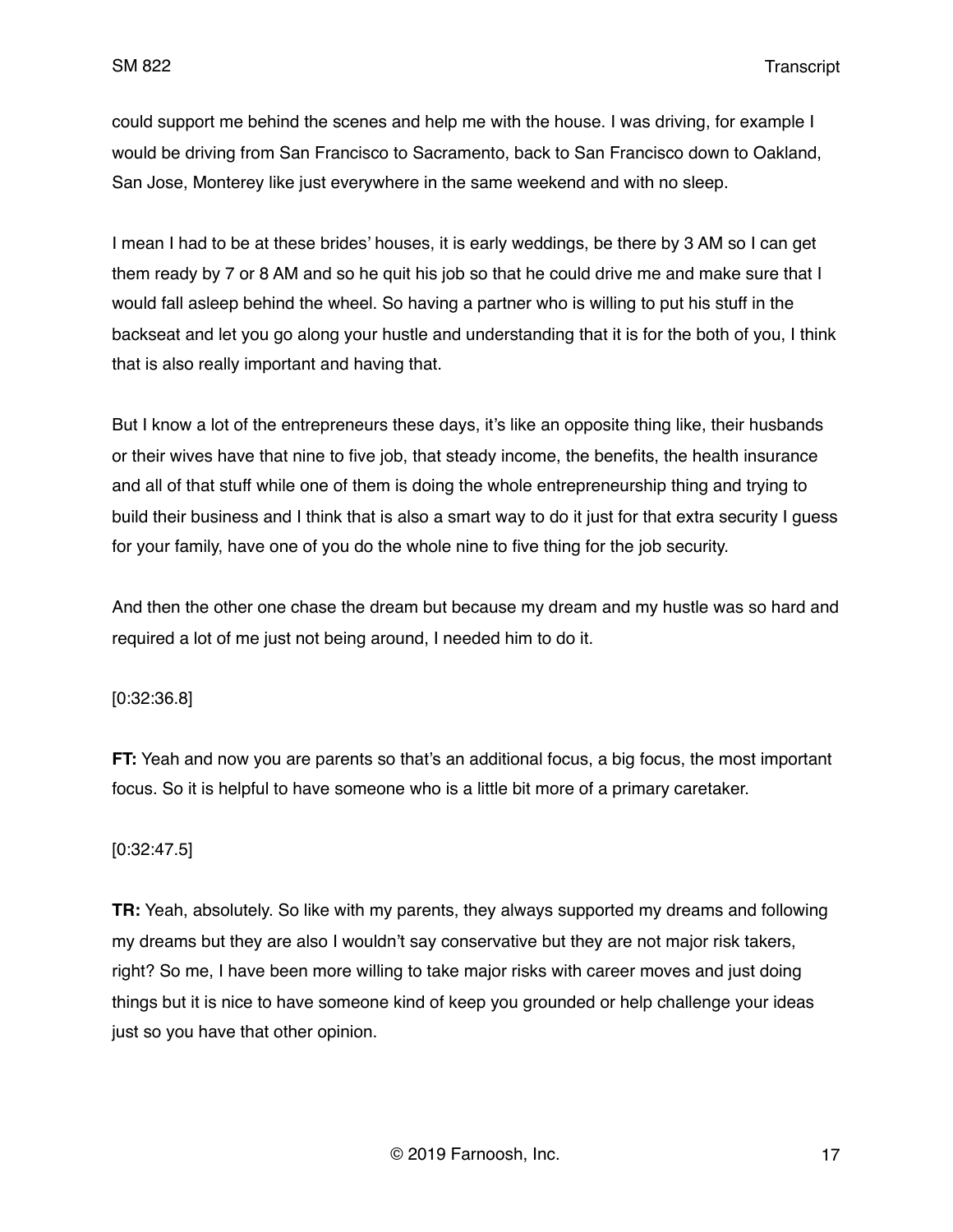And it will help form your next business move. Of course being around people who are completely negative and completely shoot down everything, you definitely want to stay away from that. I think that is a given. It is just going to shoot all of your ideas down and you'll probably never want to try anything new for yourself. So like I said, I was very lucky to have that kind of support.

And then now, they are still supporting me like I have a kid and when I am out on shoots I have my mom and my kid come with me so that at least I am still being that hands on mom but I have my mom as a caretaker while my husband is taking care of finances and business on the home front. So keep your family close and especially if they are willing to help you build your dream you know, employ them.

[0:34:16.9]

**FT:** Yeah, keep them close and be good to them, because it takes a village, it certainly does. Okay, let us finish out here with some So Money fill-in-the-blanks. This has been a real – I have been taking notes. I've been taking notes as you have been talking but to wrap, let us just do something really – hopefully not too I guess thoughtful, whatever first thing that comes to mind, finish the sentence.

[0:34:44.3]

**TR:** Oh my god I am the worst.

#### [0:34:46.2]

**FT:** All right, I am sure you are going to be fine. Okay, so here is the first one: If I won the lottery, the first thing I would do is?

[0:34:53.8]

**TR:** Buy a huge house for my family and for us to live in together.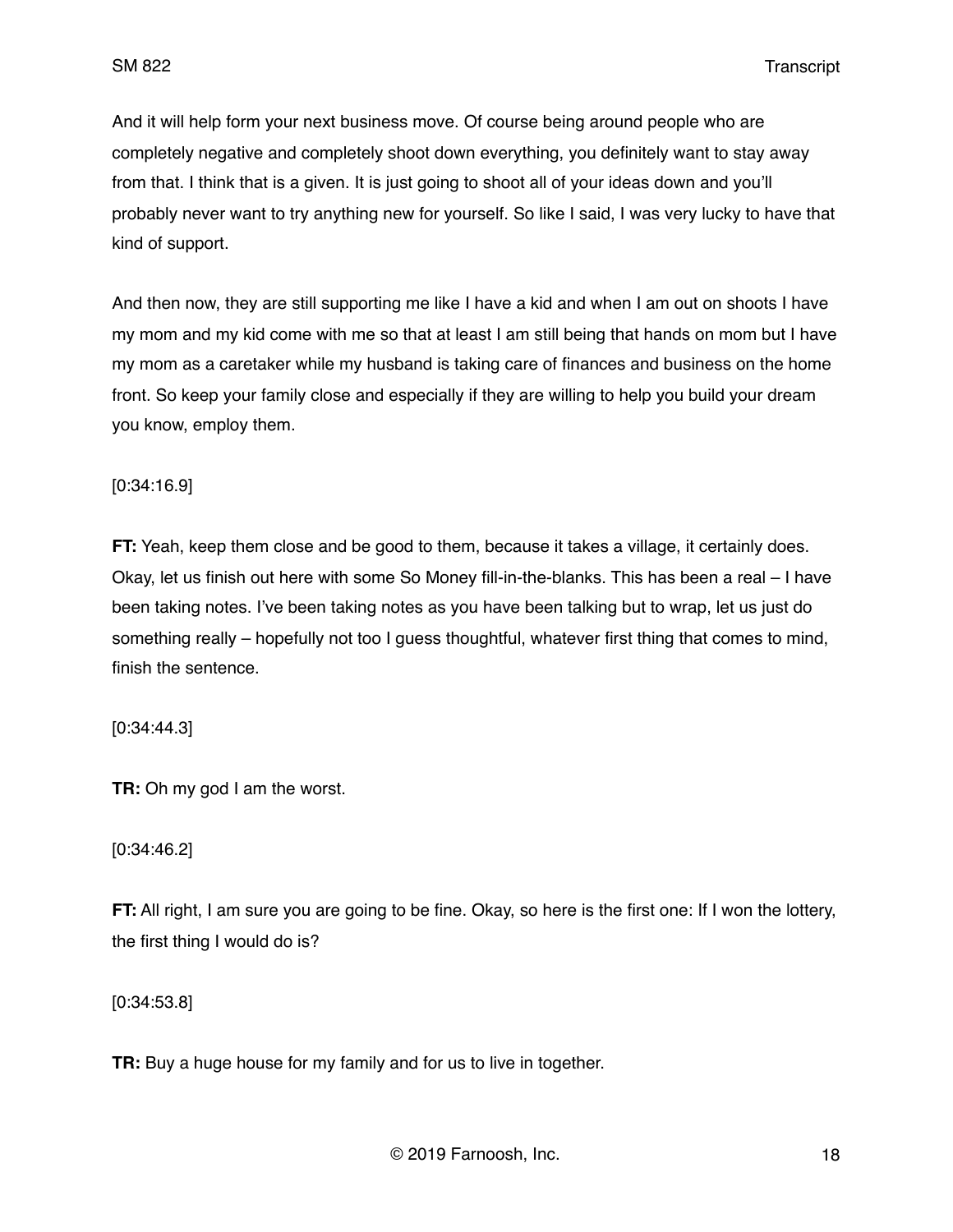[0:34:58.2]

**FT:** Yeah but big enough, right? So that you can have your privacy.

[0:35:02.9]

**TR:** Oh yeah, I mean like two separate houses kind of put together.

[0:35:07.7]

**FT:** Yeah, we share a garden, that is how I'd like it. All right nice, when I spend – okay here is the next one: one thing I spend on that makes my life easier or better is?

[0:35:19.2]

**TR:** Oh my god, I am not even a spender, oh my god.

[0:35:26.0]

**FT:** But is there something that you buy that makes your life easier or better like something you purchase regularly? I mean for me it is my cleaning person.

[0:35:34.6]

**TR:** Oh my god, yes. I have a weekly cleaning person and her daughter is actually my unboxing assistant so I have her come in and help me unbox packages.

[0:35:43.4]

**FT:** Oh you must get so much free product.

[0:35:45.0]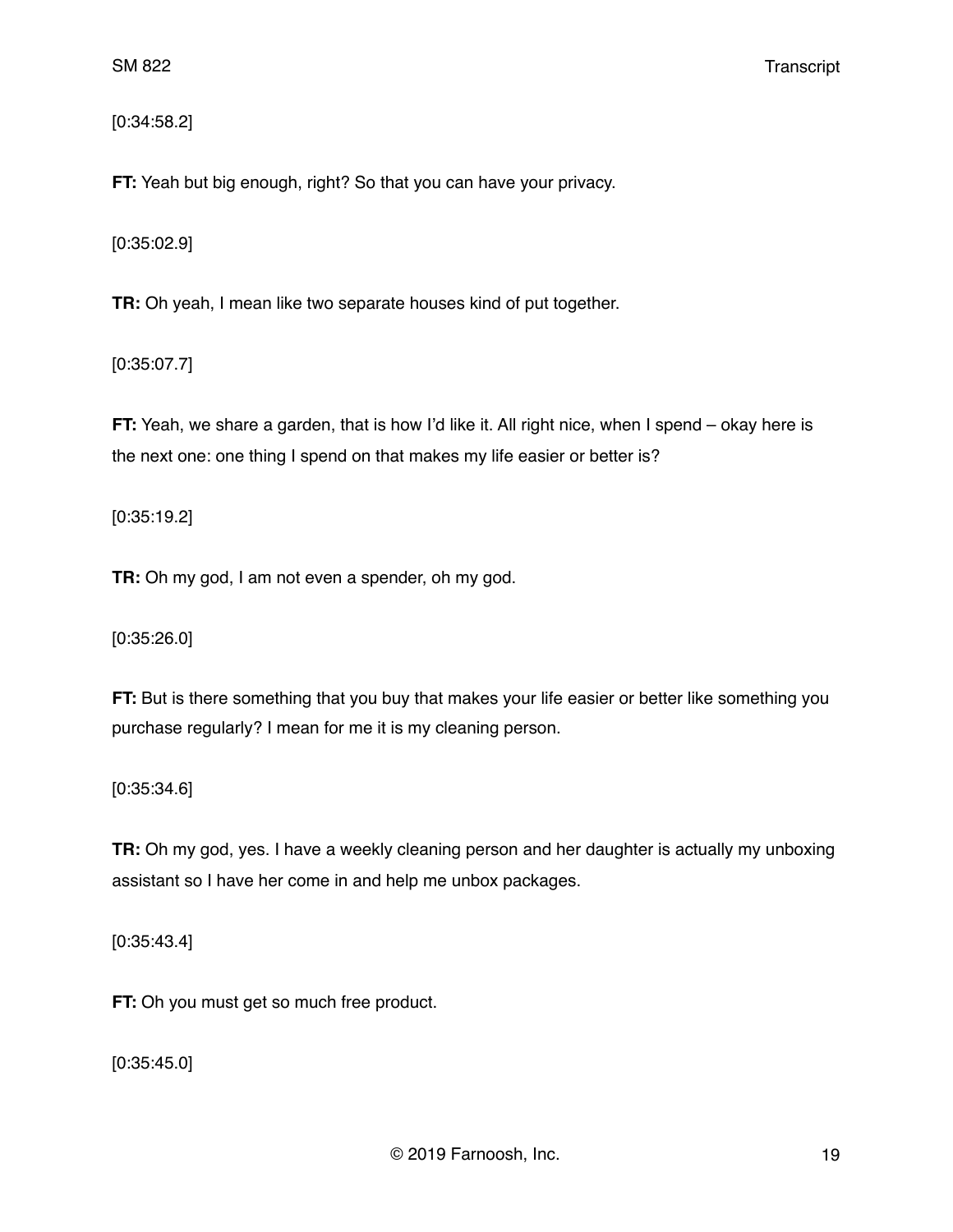**TR:** Yes.

[0:35:46.2]

**FT:** Well let me ask you, let me side bar, what are your favorite drugstore buys because I know a lot of makeup is just marked up in the packaging right? So what are your favorite makeup buys at the drugstore?

[0:35:58.1]

**TR:** I love LA Girl cosmetics. I think that is one of the best brands that are super low priced found at drugstores. I think even I believe Walgreens and all those drugstores have them. Their concealers are a couple of bucks and they are so full coverage and so good. I have been actually using them since I discovered them many years ago when I started on Instagram and they are still my favorite.

[0:36:29.1]

**FT:** So LA Girl cosmetic concealers.

[0:36:31.6]

**TR:** LA Girl, their concealers, honestly their everything, like every single thing I have used from them has been incredible.

[0:36:38.2]

**FT:** Do they sell them in New York? LA Girl seems LA focus.

[0:36:40.6]

**TR:** Oh yeah, they are everywhere.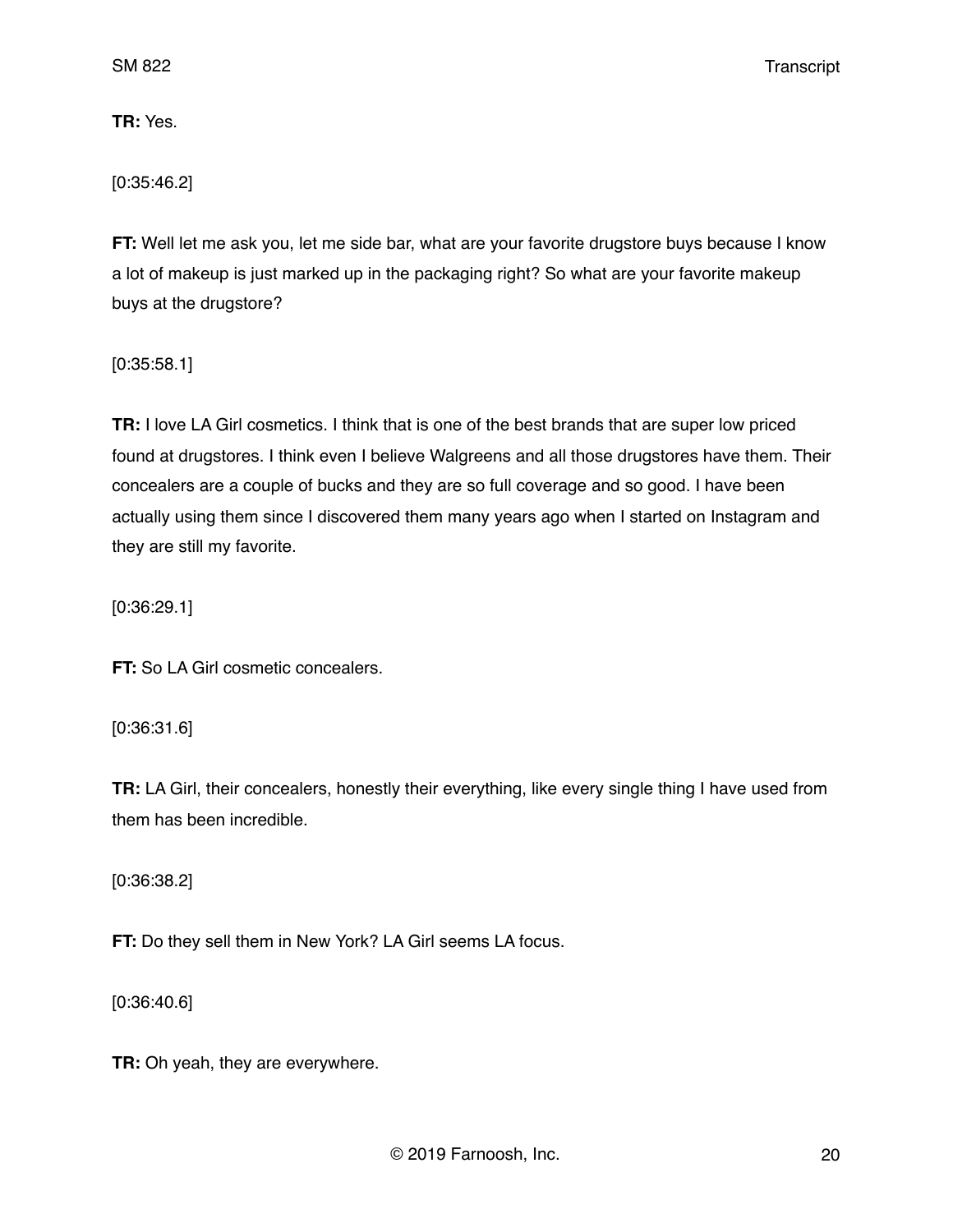[0:36:41.8]

**FT:** Okay cool. I am going to look out for that. Okay cool, one thing that I wish I had learned about money growing up, I know your parents were superb and role models for you but is there something you wish you had learned even earlier about money?

[0:36:57.2]

**TR:** I wish I learned more about investing. My parents were savers not investors. For me, I wish I knew a little bit more about investing from the beginning.

[0:37:13.4]

**FT:** That makes sense. I hear that a lot from men and women, I guess it is just not something you bring up in the house. It is not dinner conversation but.

[0:37:22.2]

**TR:** No it really isn't.

[0:37:24.1]

**FT:** All right, when I donate, I like to give to "blank" because?

[0:37:29.7]

**TR:** Animals and kids because I feel like they really can't help themselves and I love to be able to help them.

[0:37:38.2]

**FT:** Yes, that is perfectly said and last but not the least, I am Tamanna Roashan, I am So Money because?

© 2019 Farnoosh, Inc. 21